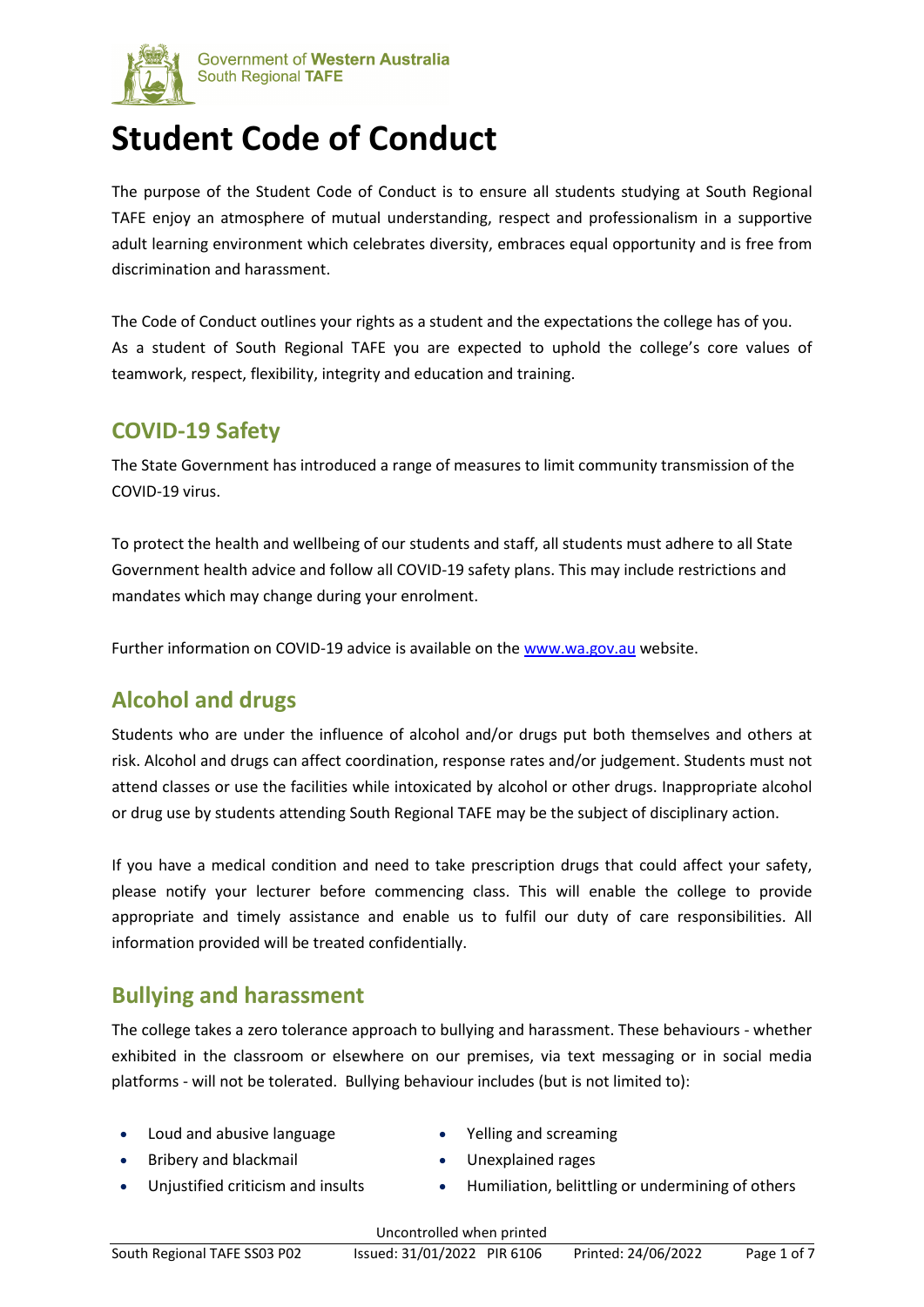Harassment is any conduct (verbal, written or physical) which is unwanted, unwelcome or which may be offensive.

#### **Verbal harassment may include:**

- Repeated suggestive comments
- Jokes or insulting remarks
- Persistent personal invitations or requests

#### **Physical harassment may include:**

- Deliberate physical contact
- Persistent staring or rude gestures
- Displaying sexually graphic or offensive materials
- Destruction of personal belongings

#### **Cheating and plagiarism**

You have a responsibility to avoid cheating and plagiarism (*this is making reference to an author's work without acknowledging the author*). This includes scanned and electronically copied material. Your lecturer can advise how to reference your work correctly so that no unapproved assistance occurs including assignments, tests, reports and examinations.

#### **Commitment to learning**

South Regional TAFE is an adult learning environment. It is your responsibility to act in a way that does not interfere, directly or indirectly, with the learning of other students or obstruct staff from carrying out their duties.

Our students are expected to:

- Be responsible, attend all lectures, workshops and laboratory sessions
- Arrive on time, and remaining in the class for the duration of the session
- Discuss any questions about their progress or any learning issues with your lecturer
- Use only equipment supplied or approved by the college/lecturer
- Obtain permission before using a recording device during classes
- Take responsibility for their support needs (if relevant)
- Avoid plagiarism and cheating
- Meet all learning and assessment expectations on time; and
- Engage in safe and co-operative behaviour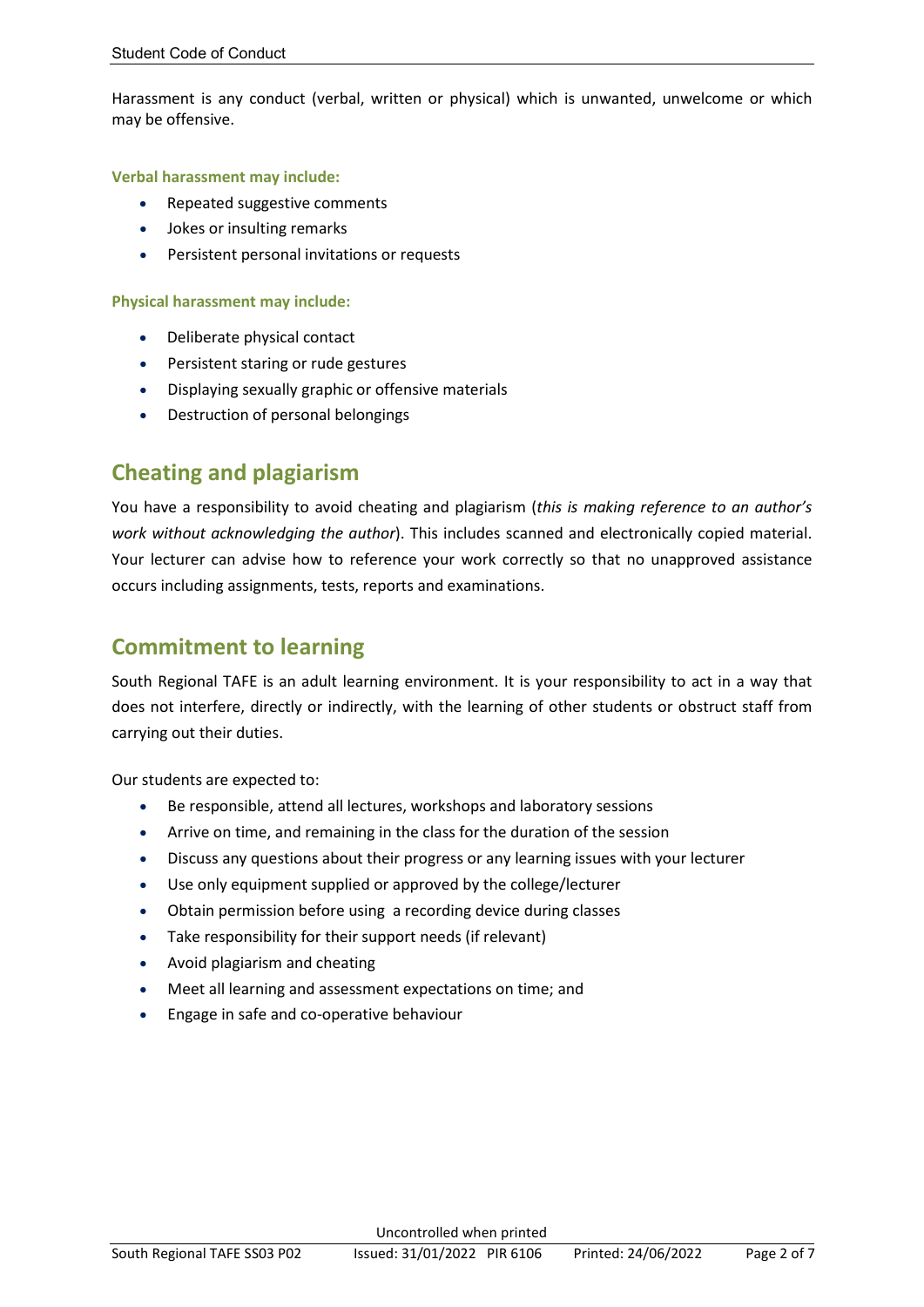### **Compliance with published policy**

Make yourself familiar with these policies and agreements, accessible on our website. You are required to comply with them when studying at South Regional TAFE.

- College By-Laws Copyright
- 
- Occupational Safety and Health Statement of Intent and Commitment
- 
- No Smoking Policy Computing Resources Conditions of Use
	- Learning Resource Centre Membership Policy
	- Alcohol and Other Drugs/Substances Staff and Students

#### **Computers and internet**

By accessing and using the computers provided by the college, you are agreeing to abide by the Conditions of Use outlined on our website at [https://www.southregionaltafe.wa.edu.au/computing](https://www.southregionaltafe.wa.edu.au/computing-conditions)[conditions](https://www.southregionaltafe.wa.edu.au/computing-conditions)

### **Confidentiality**

As a student enrolled at South Regional TAFE you may be required to attend practical work placements as part of your training. In the course of work placements you may obtain information that is confidential to that workplace. You must not divulge any information that you may become aware of as a result of a work placement.

### **Copyright**

You can only copy materials in accordance with the *Copyright Act 1968* and you must comply with licences for the use of intellectual property, including software.

### **Criminal behaviour**

Students engaging in criminal behaviour will be referred to the appropriate law enforcement agency. The following behaviours are illegal and are regarded as criminal offences:

- Graffiti
- Indecent exposure
- Obscene phone calls, texting, emails and letters
- Physically molesting a person; and
- Sexual assault.

### **Discrimination**

Staff and students have an obligation under WA legislation not to discriminate, treat unfairly or harass people on the grounds of:

- Age
- Gender
- Marital status, pregnancy, race, colour, ethnic background, religion, descent or nationality
- Sexual preference or orientation (actual or presumed); and
- Disability, including sensory, intellectual, physical, learning or psychiatric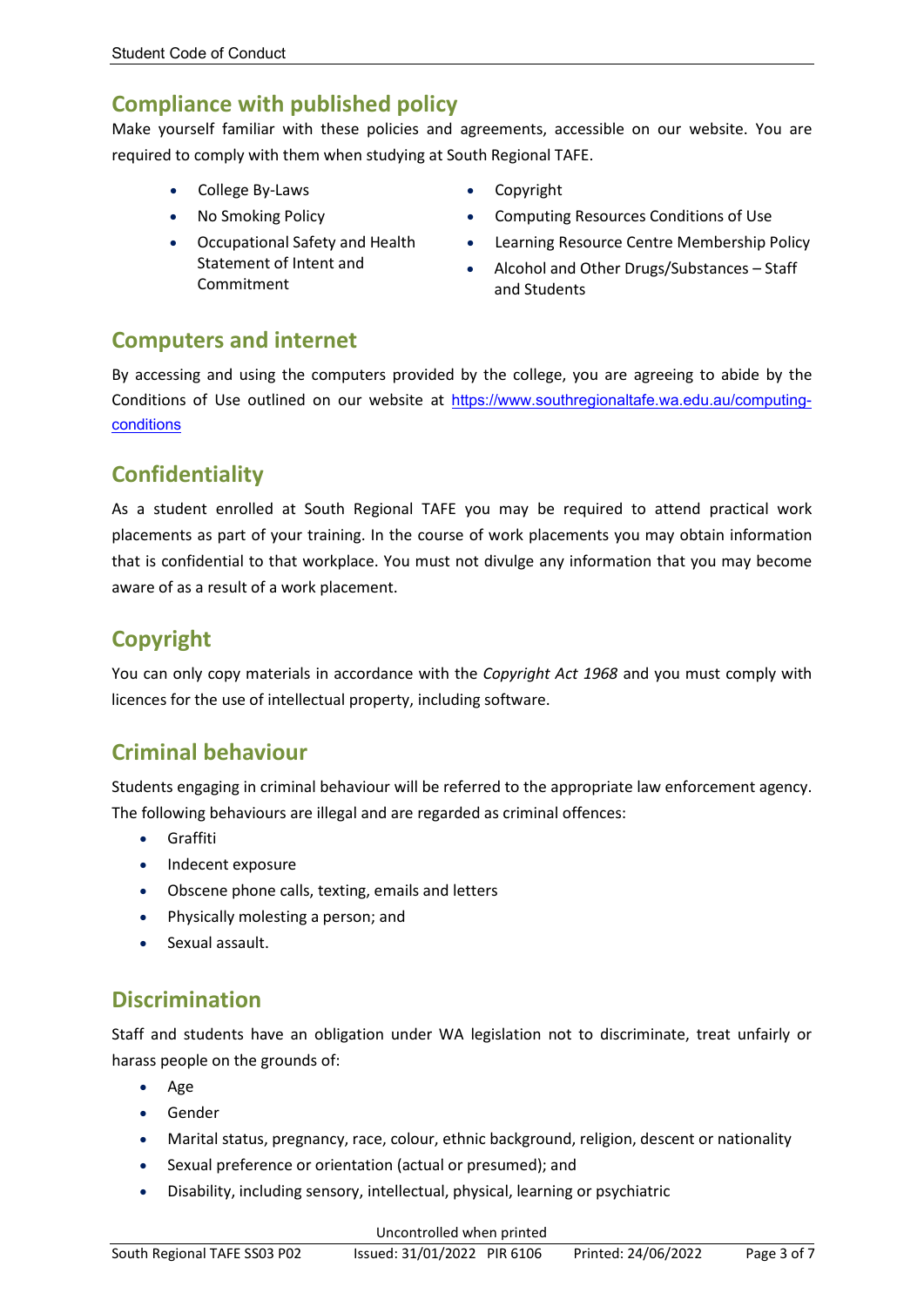### **Duty of care**

It's our legal 'duty of care' to make sure that we undertake our work in a safe manner, without causing detriment to ourselves or others. This means that staff and students at the college:

- Share the responsibility for safety and health in the workplace
- Have to be familiar with safety and health policies, procedures and instructions and comply with them
- Should take reasonable care of themselves and others in the workplace by being aware of the effects of their actions
- Have to cooperate with college staff; and
- Are obliged to report all potential hazards, incidents and injuries

This 'duty of care' will also carry through to students' current and future workplaces as a part of everyday work practices.

#### **Minors**

For students under the age of 18, South Regional TAFE has an extra duty of care as outlined in the *Policy: Duty of Care for Minors.* This will be discussed with you and your parent or guardian at the time of enrolment. Key points to remember are:

- Your absence will be reported to your parent or guardian
- If you are an apprentice, your absence will be reported to your employer
- A lecturer must obtain permission from your parents or guardian for you to participate in any off-campus excursions; and
- If sickness develops during the day you may ask to leave class early or go home in which case the college will contact your parent or guardian to collect you from the campus. If your parent or guardian cannot be contacted, you will be sent to the first aid room until the normal finish time of the class.

### **Occupational Health and Safety**

South Regional TAFE recognises its obligation under the *Occupational Safety and Health Act (1984)* and is committed to promoting a safe and healthy work and training environment. Under the act, the college, staff and individuals have a duty of care to take responsibility for contributing to their own safety and the safety of others at all times.

All accidents, incidents and hazards must be reported using the college accident hazard report form, which is available from your lecturer or any staff member.

# **Personal Protective Clothing (PPE)**

Students must wear personal protective equipment and clothing, when required to do so in designated work areas such as laboratories, studios or workshops. These areas have mandatory safety policies and dress standards. *Any student failing to comply will be refused entry to the laboratory, studio or workshop*.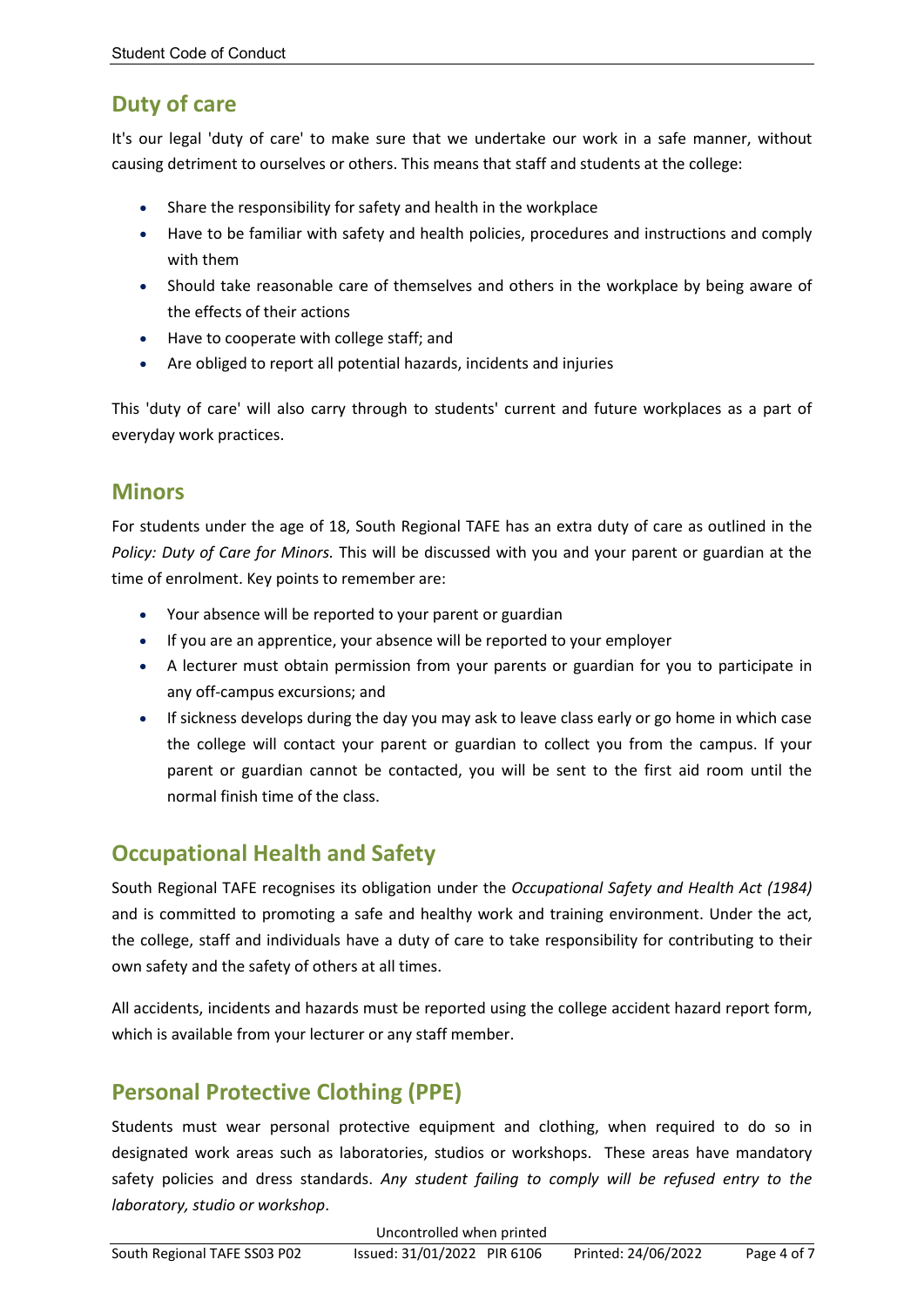As a minimum, students must, at all times, wear footwear appropriate and suitable to the area of training or work or industry standard while on campus, or whilst engaged in activity off-campus.

If you are unsure of the PPE requirements in your area contact your lecturer.

### **Respect for others**

All students have a right to expect a safe and enjoyable learning environment while attending South Regional TAFE, so that they can perform to the best of their ability. This means:

- Be honest
- Treat others with courtesy, consideration and sensitivity
- Respect lawful beliefs and customs of others
- Communicate with appropriate language; and
- Follow the reasonable instruction of college staff

### **Respect for college property**

All students have a right to enjoy the facilities at South Regional TAFE. In order to protect this right, all students are expected to have respect for college property. Any act of misuse, vandalism, theft, malicious or unwarranted damage, defacing (including graffiti), disfiguring or unsafe or unauthorised use of property is in violation of the Student Code of Conduct, the college by-laws, and may be against the law. This includes but is not limited to:

- 
- Library materials  **Computers**
- Fire alarms and equipment **•** Plant and equipment
- 
- 
- Buildings Learning materials
	-
	-
	- Safety and security devices **•** Software and their technologies
	- Telephones Vehicles

### **Sexual harassment**

All students have the right to learn in an environment that is free from sexual harassment. Harassment of a sexual nature is unlawful under the *Equal Opportunity Act* and is not tolerated at South Regional TAFE.

Sexual harassment is any unwelcome behaviour which is sexual in nature and involves improper assumptions by one person in respect to another. Sexual harassment includes but is not limited to:

- Unwelcome hugging, kissing or physical touching
- Sexually explicit pictures, emails or text messages
- Staring or leering at someone or parts of their body
- Suggestive comments or jokes
- Intrusive questions or comments about a person's private life or body
- Insults or taunts based on sex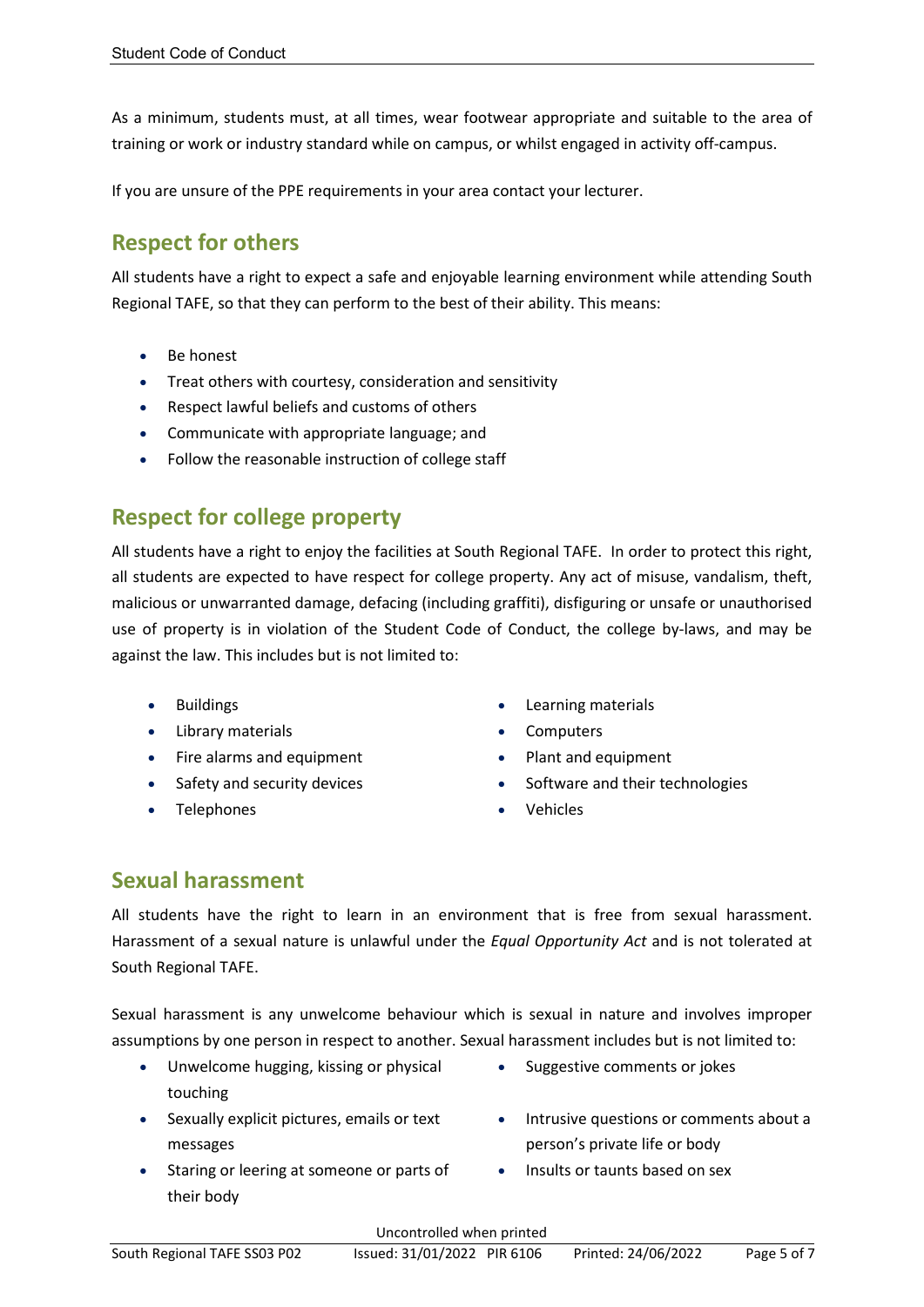You are actively encouraged to report to your lecturer or manager any incidence of sexual abuse on campus premises.

#### **Smoking**

Smoking/vaping is not permitted anywhere on any college campus, including all outdoor areas, building, carparks and vehicles. Providing a smoke-free working and learning environment will reduce potential health risks to staff, students and visitors.

Electronic cigarettes (e-cigarettes) and other personal vaporisers for delivery of nicotine or other substances are not permitted to be used in any area where smoking is restricted. This is regardless of the substance included in the vaporising liquid.

#### **Disciplinary action**

The *Student Disciplinary Action Policy* addresses what happens when breaches of the Student Code of Conduct occur. An explanation of the policy and its procedures is in the *Student Handboo*k located on our website.

#### **Grounds for Disciplinary Action means:**

Conduct that impairs the reasonable freedom of any person (student, staff or other persons) to pursue his or her training at South Regional TAFE or to participate in the activities of, or associated with, South Regional TAFE including and not limited to: disruptive behaviour and failure to follow reasonable direction. Any student breaching the Student Code of Conduct may be subject to disciplinary action.

Examples of behaviour defined as a breach of the Code of Conduct under the South Regional TAFE *Student Disciplinary Action Policy* include (but are not limited to):

- Assault or threat to assault another person
- Any offensive conduct
- Any unlawful activity
- Any unsafe act that endangers the health and safety of the student themselves or others around them
- Removal, damage or use of any property of the college without the authority of south Regional TAFE or member of staff
- Committing or engaging in any dishonest or unfair act in relation to an examination or other
- Form of academic assessment
- Discriminating against a person on the grounds of the person's age, race, gender, homosexuality, transgender, marital status, physical or intellectual disability, or religion
- Inciting hatred towards, serious contempt for, or severe ridicule of, a person or group of persons on the grounds of the age, race, sex, sexual preference or orientation, gender identification, marital status, physical or intellectual disability, or religion of the person or members of the group; and
- Failure to pay any fee or charge owing to South Regional TAFE